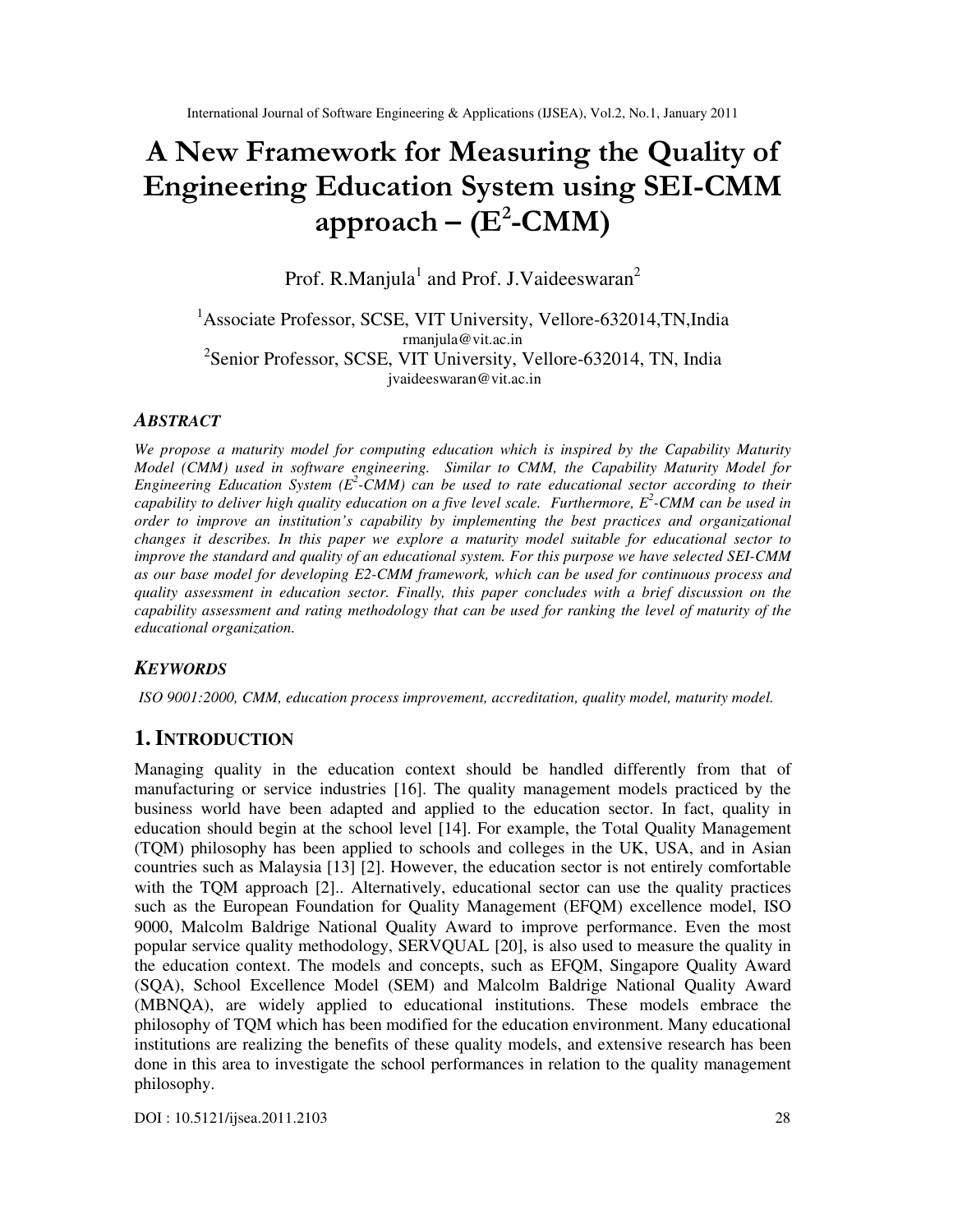It is worth noting that the ISO quality standard does not refer to the product or services delivered instead to the production and administrative processes that produce them. It should also be noted that ISO only produces the standards but does not verify compliance to it [1]. . It is also quite possible that an organization at a relatively low maturity level in the CMM scale gets qualified for an ISO. An ISO 9000 certificate for an education and training organization provides " assurance the it is well organized and that the outcomes of programmes and courses meet the intended goals and needs of the users, however, it does not necessarily guarantee that the content of these courses and programmers meet particular educational standards[23].

# **2. LITERATURE SURVEY**

 Education in general and high education in particular represents too process oriented, intangible, and multiple - stakeholders' situation. Most of the performance measurement systems of higher educational institutions do not reflect the full range of interested stakeholders and are not easily linked to the strategic and quality management. Therefore, cullen et al. [7] propose the use of a balanced scorecard approach in order to reinforce the importance of managing rather than just monitoring performance. Garvetson [8] confirms the importance of the expectations of key stakeholders in the educational process. Avdjieva and Wilson [1] suggest, Higher Education Institutions (HEIs) are now required to become learning organizations, where internal stakeholders also interpret and assess the quality of higher education provision.

As a result, many higher education institutions are looking towards the adoption of ISO9000 standard [9] for quality improvement in higher education and total quality management (TQM) practices in order to achieve quality goals. International Organization for Standardization (ISO) published guidelines for the application of ISO9001-2000 in education sector [9]. The bestknown maturity model is the Software Capability Maturity Model (SW-CMM) [5] from Carnegie Mellon university, although there are many CMM-like models that exist in industry; System Engineering Capability Maturity Model (SE-CMM), Software Acquisition Capability Maturity Model (SA- CMM), System Engineering Capability Assessment Model, EIA/IS 731System Engineering Capability Model, System Security Engineering CMM, FAA Integrated CMM, IEEE/EIA 12207, ISO/IEC 15288, ISO/IEC 15504 and ESI Project Framework [9]. Although these maturity models are not without their inherent limitations, they focus on one particular area of knowledge and ignore the rest. For example SEI's CMM focus on improving processes in an organization but ignores the people and staff development.

# **3. OVERVIEW OF E 2 -CMM MODEL**

 $E<sup>2</sup>$ -CMM is a five-level model to evaluate the maturity of an engineering education process and to provide educational practices. It is a framework that describes the key elements of an effective education process, and it serves as a guide for improving education practices, including planning, administration, academics, engineering, management, and education maintenance. Such practices help an educational organization to set goals for scheduling, cost, functionality, and quality. Education process maturity implies that the organization's processes are well defined, managed, controlled and effective.  $E^2$ -CMM maturity levels define a scale for measuring the maturity of an educational process. Achieving a maturity level, results in an increase in the capability of the educational process. Figure 1. depicts the basic structure of  $E^2$ -CMM.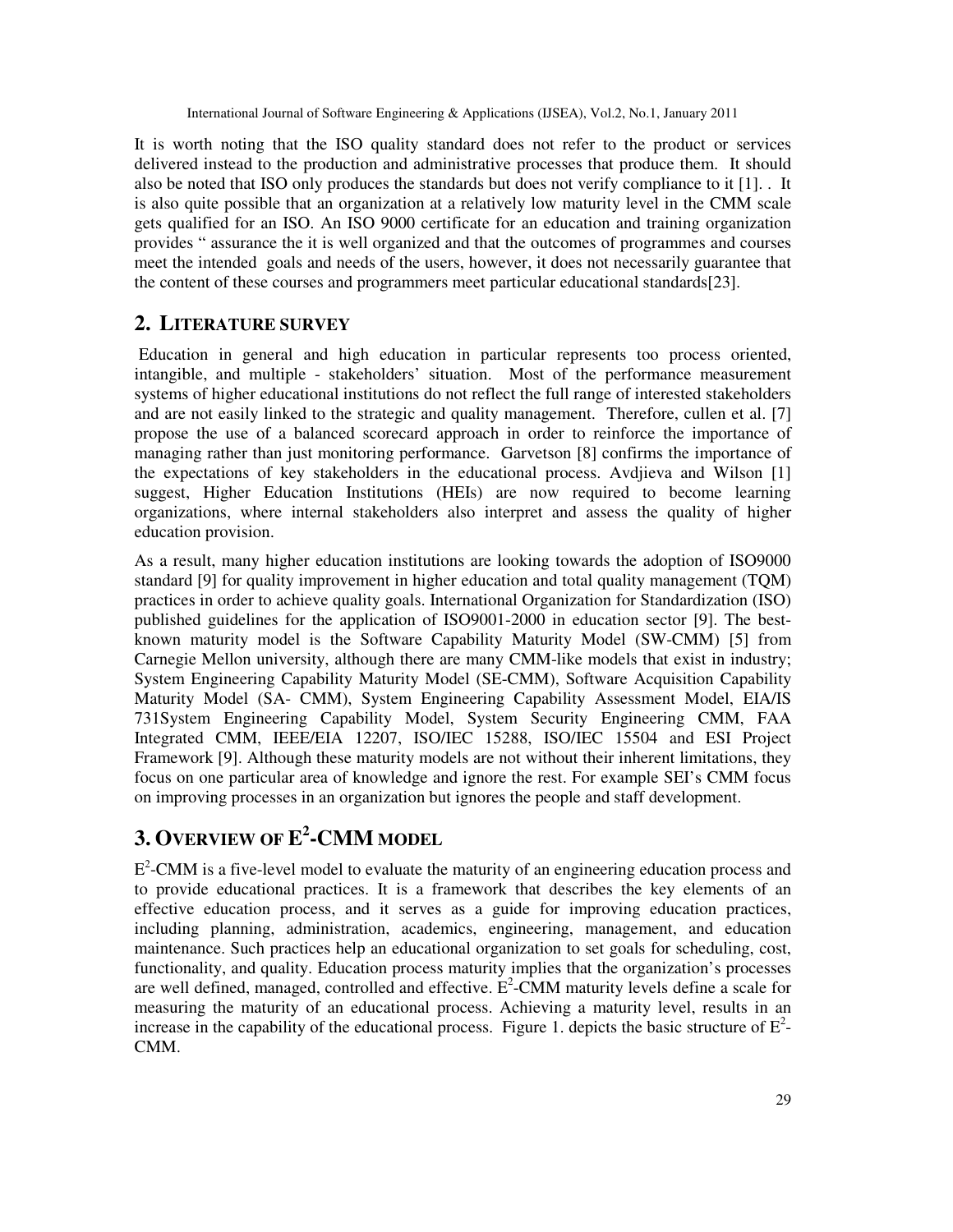International Journal of Software Engineering & Applications (IJSEA), Vol.2, No.1, January 2011



Figure 1, Basic structure of  $E^2$ -CMM

# **The structure of E<sup>2</sup> -CMM consists of six components:**

**1. Maturity Levels:** Each maturity level indicates education process capabilities expected at that level.

- **2. Process Capabilities:** Process capabilities describe a range of expected results achieved by Implementing and managing the educational process.
- **3. Key Process Areas:** Each maturity level includes a number of key process areas, and each process area defines a group of related activities called Key practices that together achieve a set of goals defined for that level.
- **4. Goals:** Goals are key practices associated with a key process area, and also they signify the scope, boundaries, and intent of the key process area. The practices are used to determine if the educational organization has implemented the key process area.
- **5. Key Practices:** Key practices describe activities and infrastructure needed to effectively implement and institutionalize a key process area**.**

The E<sup>2</sup>-CMM is composed of five incremental maturity levels by which an educational organization establishes and improves its standard and quality. The structure of EQW maturity model has 5 levels of maturity. Except for level 0, each maturity level is decomposed into several key process areas, which indicates the areas an education system should focus on to improve its level. Key process area identifies the issues that must be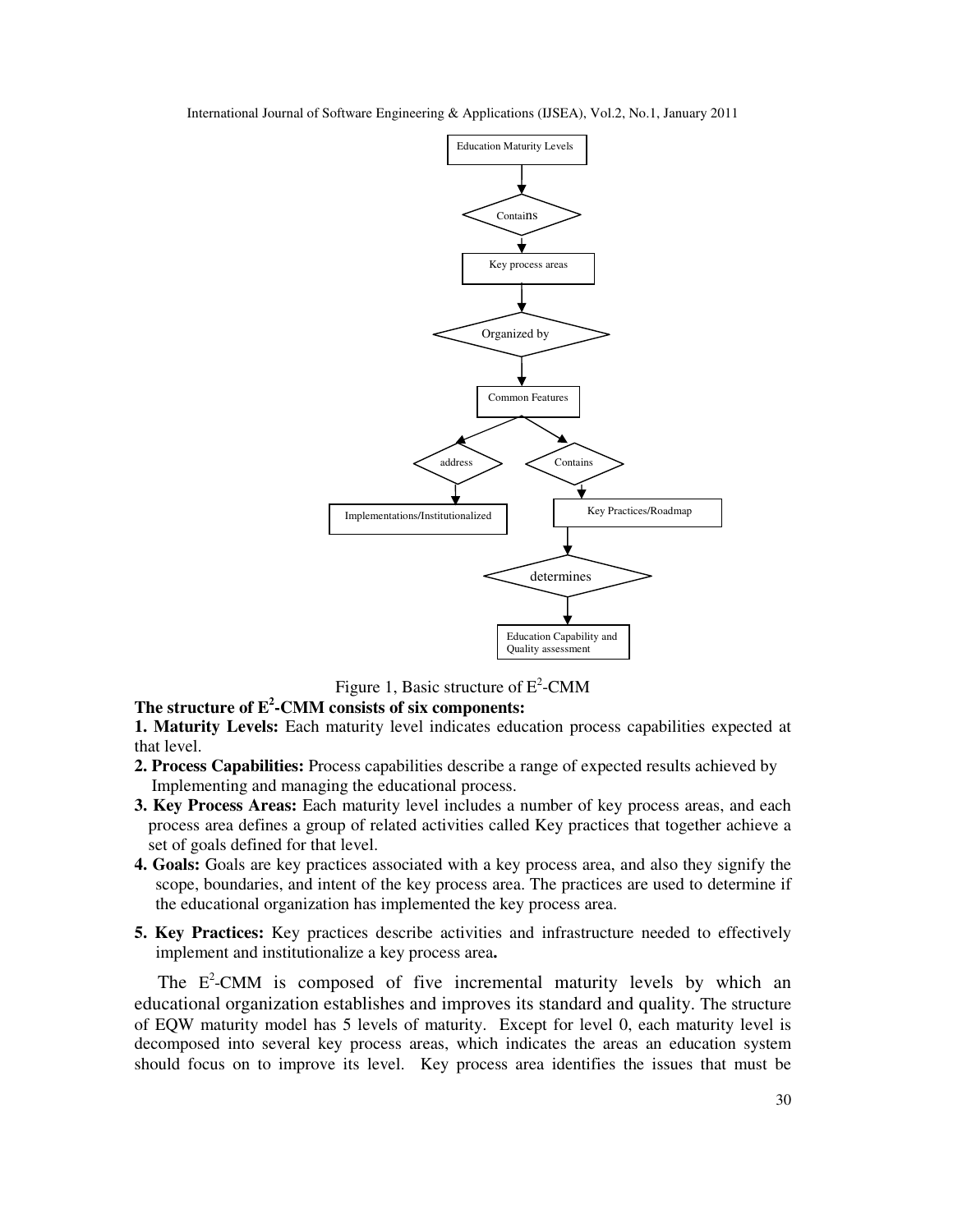addressed to achieve a maturity level. Each key process area identifies a cluster of related activities that, when performed collectively, achieve a set of goals considered important for enhancing education process capability. The  $E^2$ -CMM maturity levels, it key process areas and key practices are illustrated as in Table 1.

# **Level 0: Initial**

Educational process is characterized as adhoc and occasionally even chaotic. Few processes are defined and success depends on individual effort and heroics. At this level, the educational organization has a less stable education process and management practices. The process is "ad hoc" and changes as work progresses. All aspects of the process are unpredictable. This level has no key process areas.

#### **Level 1: Repeatable**

Basic education management processes are established to tract activities like Requirements, planning, teaching and learning practices and standards. At this level, the focus is on education process planning, management, tracking, and the implementation of procedure and policies. The objective of this level is to establish an effective education management process that allows the organization to "repeat" successful practices and procedures used on earlier projects.

#### **Level 2: Defined**

This level focuses on the educational organization's defined standard process, including administration, academic and management processes. The education process for both management and technical activities is documented, standardized and integrated into a standard process. The activities are stable and repeatable and are implemented throughout the educational sector.

#### **Level 3: Refined**

The various processes like teaching and learning, curriculum, R&D etc are fine tuned to adhere to the stated standards and procedures. Finally the organization has set up an internal quality accreditation system called Internal Quality Assurance Cell (IQAC).

#### **Level 4: Quantifiable Matured Process**

Detailed measures of the education process and system quality are collected. Both the education

process and products are quantitatively and quantitatively understood and controlled. This level focuses on productivity, quality, assessment, and continuous process improvement of the educational system. Measurements are established for both qualitative and quantitative assessment and evaluation of education processes and products. At this level, the organization is capable of predicting quality trends within quantitative bounds.

| <b>LEVELS</b>         | <b>KEY PROCESS AREAS (KPA's)</b> | <b>KEY PRACTICES/ROADMAP</b>                                   |
|-----------------------|----------------------------------|----------------------------------------------------------------|
| LEVEL 0:<br>(INITIAL) | $KPA-0-1$ :<br>Adhoc process     | No EOW as such<br>Traditional methods<br>Departmental starting |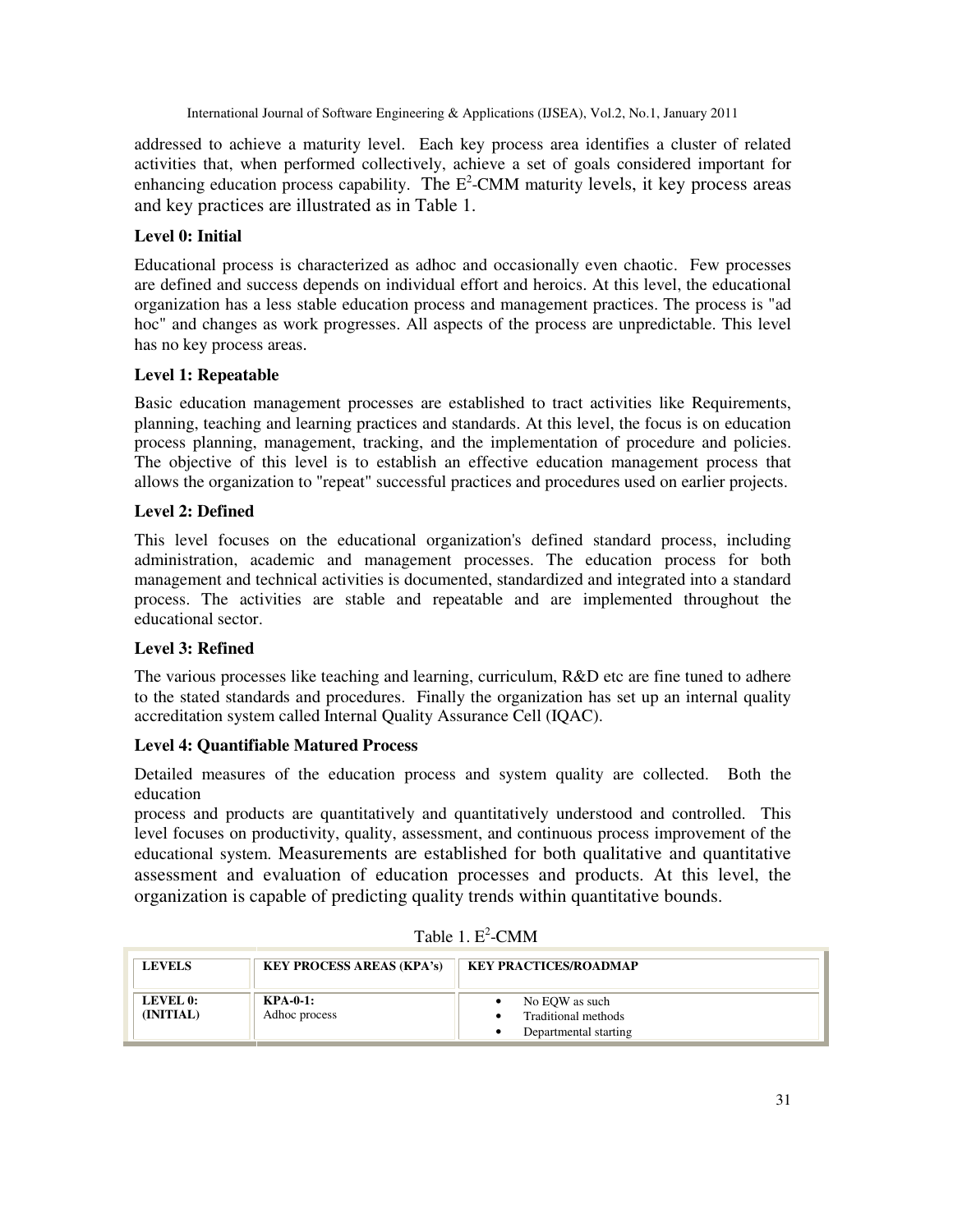| <b>LEVEL 1:</b><br>(REPEATABLE) | <b>KPA-1-1:</b><br>Resource Management<br><b>KPA-1-2:</b><br>Financial resource, allocation and<br>utilization | Provision of resources in the educational organization.<br>٠<br>Human/Software/Hardware resources in the educational<br>$\bullet$<br>organization<br>Infrastructure in the educational organization<br>٠<br>Work environment in the educational organization<br>$\bullet$<br>Computers as learning resources<br>$\bullet$<br>Library as learning resources<br>$\bullet$<br>Budget allocated to institution and utilization(recurring<br>٠<br>and non-recurring)<br>Budget allocated to department and utilization(recurring<br>٠                                                                                                                   |
|---------------------------------|----------------------------------------------------------------------------------------------------------------|----------------------------------------------------------------------------------------------------------------------------------------------------------------------------------------------------------------------------------------------------------------------------------------------------------------------------------------------------------------------------------------------------------------------------------------------------------------------------------------------------------------------------------------------------------------------------------------------------------------------------------------------------|
|                                 | <b>KPA-1-3:</b><br>Physical facilities                                                                         | and non-recurring)<br>Well equipped laboratories with modern facilities<br>٠<br>Academic, residential and recreational facilities<br>$\bullet$<br>Aesthetic views of faculties<br>$\bullet$<br>Training in a well equipped communication labs<br>$\bullet$<br>Opportunities for campus training and placement<br>$\bullet$<br>Effective classroom management<br>$\bullet$                                                                                                                                                                                                                                                                          |
|                                 | <b>KPA-1-4:</b><br><b>Learning Resources</b>                                                                   | Sufficient qualified local teaching staff members are<br>٠<br>hired for teaching the courses.<br>Detailed course materials are provided by educational<br>٠<br>tutors.<br>Course materials provided are comprehensive.<br>٠<br>Sufficient teaching staffs with extensive industry<br>$\bullet$<br>experiences are available to teach students.<br>Providing students with adequate electronic access to its<br>٠<br>library.<br>Course materials are posted effectively on<br>$\bullet$<br>the<br>university's webpage. (e-learning)<br>Marked assignments with proper feedback<br>$\bullet$<br>and<br>comments are returned promptly to students. |
|                                 | <b>KPA-1-5:</b><br>Course Curriculum                                                                           | prescribed<br>degree<br>curriculum is<br>The<br>$\bullet$<br>updated<br>systematically.<br>Courses offered are of the same quality as the courses<br>٠<br>offered at the linking university.<br>The degree program is delivered and assessed in English.<br>٠<br>The course content is updated with the latest technology<br>٠<br>and business scope.<br>Coursework problems to be solved by students are real-<br>٠<br>life work related problems.<br>Faculties are given opportunity to provide input to the<br>$\bullet$<br>development of course curriculum.                                                                                   |
|                                 | <b>KPA-1-6:</b><br><b>Administrative Support</b>                                                               | Day and night lectures and practical classes are<br>٠<br>conducted.<br>There are appropriate administrative arrangements to<br>$\bullet$<br>secure student feedback and to respond to students'<br>feedback.<br>The administrative and records management system<br>maintains student records effectively.<br>Adequate student services are provided by the college.<br>٠<br>Administrative services are provided efficiently.<br>٠<br>Transcripts and degree certificates are issued promptly<br>$\bullet$<br>by the linking university to graduating students                                                                                    |
|                                 | <b>KPA-1-7:</b><br>Leadership                                                                                  | Input into the development of assignments and<br>٠<br>examination papers by the teaching staff are adequate.<br>The responsibility for marking and moderation of<br>٠<br>students' scripts by the college tutors and linking<br>university staff and external examiners is appropriate.<br>Educational leaders make their vision and goals clear to<br>all.<br>Academic and management staffs demonstrate a shared<br>responsibility for ensuring the provision of quality                                                                                                                                                                         |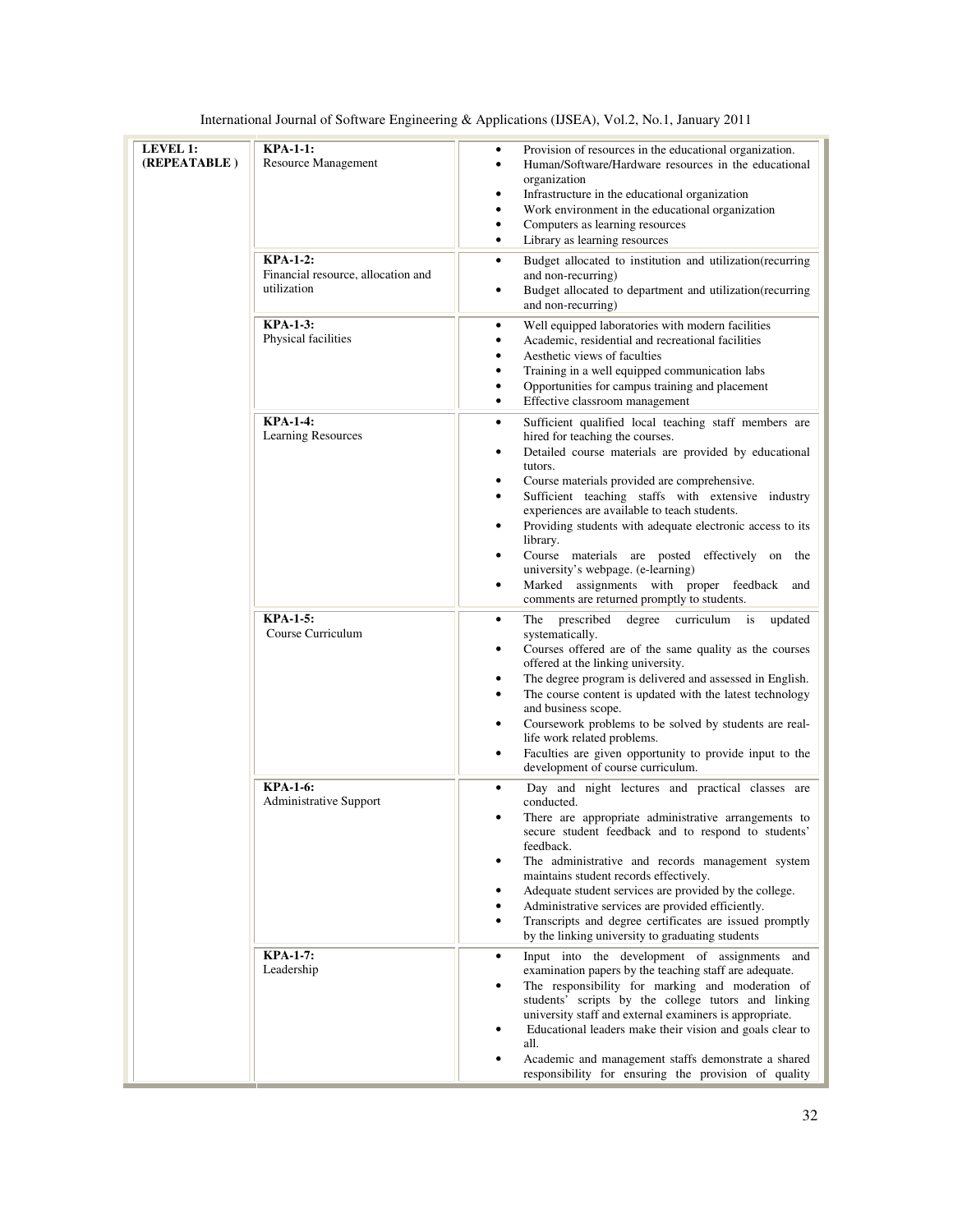|                                                        | engineering education to students.<br>The engineering degree education is clearly linked to the<br>٠<br>growth of engineering industries locally and globally.<br>The collaboration link between the institutions is strong.<br>٠<br>The excellence of engineering education is promoted to<br>٠<br>all.                                                                                                                                                                                                                                                                                                                                                 |
|--------------------------------------------------------|----------------------------------------------------------------------------------------------------------------------------------------------------------------------------------------------------------------------------------------------------------------------------------------------------------------------------------------------------------------------------------------------------------------------------------------------------------------------------------------------------------------------------------------------------------------------------------------------------------------------------------------------------------|
| <b>KPA-1-8:</b><br>Staff and Students relationship     | Staffs meet with students privately to gather their views<br>٠<br>and address their concerns.<br>Staffs play active roles in addressing students' requests.<br>٠<br>Staffs give prompt responses to students' requests.<br>$\bullet$<br>Students receive prompt, individualized attention from<br>٠<br>college tutors.<br>Staffs motivate students to excel.<br>٠<br>There is open and honest communication among all<br>٠<br>Staffs and Students.                                                                                                                                                                                                       |
| <b>KPA-1-9:</b><br>Management and organization skills  | Plan and organize tasks efficiently and effectively.<br>٠<br>Able to work under minimal supervision.<br>$\bullet$<br>Able to brainstorm ideas in groups.<br>٠<br>Have the capacity to work within deadlines.<br>$\bullet$<br>Development in study skills in preparing<br>$\bullet$<br>for<br>examination.<br>Development in academic skill.<br>٠<br>Development in management skill.<br>$\bullet$                                                                                                                                                                                                                                                        |
| KPA-1-10: Communication and<br>social skills           | Take initiative to explore opportunities and develop new<br>$\bullet$<br>ideas.<br>Have acquired good oral communication skills.<br>٠<br>Able to speak and write good English.<br>٠<br>Have acquired good report writing skill<br>$\bullet$                                                                                                                                                                                                                                                                                                                                                                                                              |
| <b>KPA-1-11:</b><br>Teamwork                           | Learn to work in teams.<br>٠<br>Able to contribute multidisciplinary viewpoints.<br>$\bullet$                                                                                                                                                                                                                                                                                                                                                                                                                                                                                                                                                            |
| <b>KPA-1-12:</b><br>Human Resources(faculty and staff) | Student faculty ratio, experience, turnover, qualification.<br>$\bullet$<br>Participation of faculty in development activities.<br>$\bullet$<br>Impact of faculty development initiatives.<br>٠<br>Analysis and follow-up for performance appraisal.<br>٠<br>Service rules, pay package etc.<br>٠<br>Strength and Skill set of supporting staff.<br>٠<br>Skill up-gradation of supporting staff.<br>$\bullet$                                                                                                                                                                                                                                            |
| <b>KPA-1-13:</b><br>Human Resources(students)          | Students admission<br>٠<br>Academic results<br>$\bullet$<br>Performance in competitive examinations<br>٠<br>Placements.<br>$\bullet$                                                                                                                                                                                                                                                                                                                                                                                                                                                                                                                     |
| <b>KPA-1-14:</b><br><b>Management Responsibility</b>   | commitment<br>the<br>educational<br>Management<br>in<br>$\bullet$<br>organization.<br>Customer focus in the educational organization<br>Quality policy in the educational organization<br>٠<br>Planning.<br>$\bullet$<br>Responsibility, authority, and communication.<br>٠<br>Management review in education sector<br>٠<br>Instilling sense of pride and commitment through able<br>$\bullet$<br>leadership, participation, management and motivational<br>measures.<br>Funds mobilization.<br>٠<br>Rewards and recognition for performers of guidance for<br>$\bullet$<br>non performance<br>Delegation of authority and responsibility.<br>$\bullet$ |
| <b>KPA-1-15:</b><br>Product realization.               | Planning of product(student)<br>realization in<br>the<br>٠<br>educational organization<br>Customer-related processes<br>٠<br>Design and/or development<br>$\bullet$<br>Production and service operation.<br>٠                                                                                                                                                                                                                                                                                                                                                                                                                                            |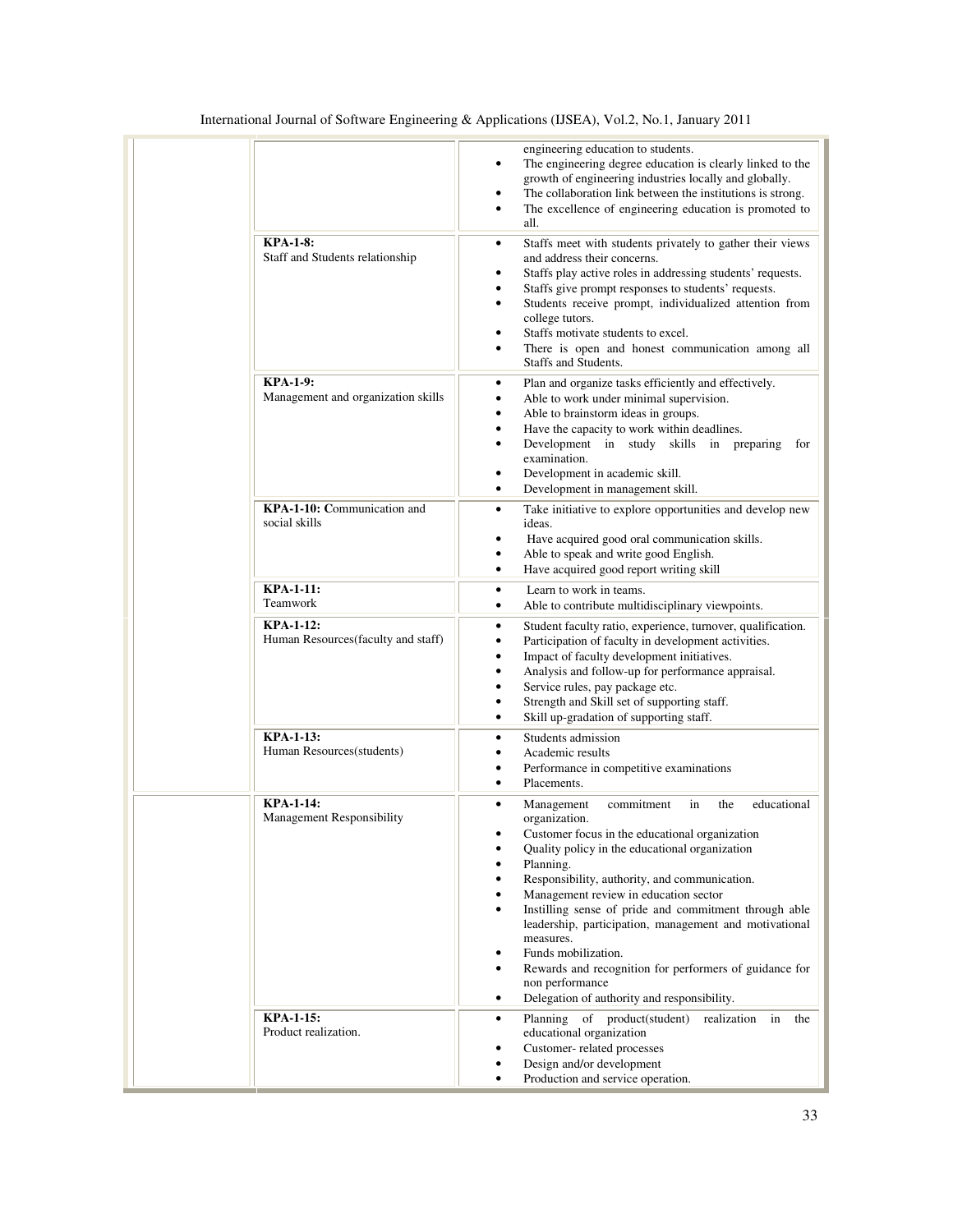|                                        |                                                                 | Control of monitoring and measuring devices in the<br>$\bullet$<br>educational organization.                                                                                                                                                                                                                                                                                                                                                                                                     |
|----------------------------------------|-----------------------------------------------------------------|--------------------------------------------------------------------------------------------------------------------------------------------------------------------------------------------------------------------------------------------------------------------------------------------------------------------------------------------------------------------------------------------------------------------------------------------------------------------------------------------------|
|                                        | <b>KPA-1-16:</b><br>Measurement, analysis and<br>improvement    | General guidance in the educational organization.<br>$\bullet$<br>Monitoring and measurement<br>٠<br>Control of non conformity product in the educational<br>$\bullet$<br>organization<br>Analysis of data in the educational organization.<br>$\bullet$                                                                                                                                                                                                                                         |
|                                        | <b>KPA-1-17:</b><br><b>Educational Change Management</b>        | Goal orientation and decision making<br>$\bullet$<br>Organization structure power and functions<br>٠<br>Perspective planning.<br>٠<br>Human power planning and recruitment.<br>$\bullet$<br>Performance appraisal<br>٠<br>Staff development programmes.<br>٠<br>Resource Mobilization.<br>$\bullet$<br>Finance management.<br>$\bullet$                                                                                                                                                          |
|                                        | KPA-1-18: Teaching-Learning and<br>assessment practices         | Delivery of syllabus.<br>$\bullet$<br>Content beyond syllabus<br>$\bullet$<br>Continuous evaluation<br>$\bullet$<br>Student-centered learning<br>٠<br>Teaching staffs are able to effectively implement good<br>٠<br>pedagogical practices.<br>Staffs have strong theoretical and practical knowledge of<br>$\bullet$<br>their subjects.<br>Staffs give helpful comment and feedback to students.<br>٠<br>Staffs are able to facilitate group discussion.<br>٠<br>Students feedback<br>$\bullet$ |
| LEVEL 2:<br>(DEFINED-<br><b>FORMAL</b> | $KPA-2-1$ :<br>Educational subcontract<br>management            | Signing MOU with well accredited organization.<br>$\bullet$                                                                                                                                                                                                                                                                                                                                                                                                                                      |
| <b>EFFORT</b> )                        | <b>KPA-2-2:</b><br>Educational organization process<br>focus    | Focus on the teaching-learning process<br>$\bullet$<br>Focus on faculty and staff work systems<br>$\bullet$<br>Focus on faculty and staff learning and motivation.<br>٠<br>Focus on faculty and staff well being and satisfaction.<br>٠<br>Focus on student, stakeholders and market knowledge<br>$\bullet$<br>Focus on student and stakeholder relationship and<br>$\bullet$<br>satisfaction.                                                                                                   |
|                                        | <b>KPA-2-3:</b><br>Student support and progression              | Student profile.<br>٠<br>Student progression.<br>٠<br>Student support.<br>٠<br>Student activities.<br>$\bullet$                                                                                                                                                                                                                                                                                                                                                                                  |
|                                        | <b>KPA-2-4:</b><br>Supplementary practices                      | Extra and co-curricular activities.<br>٠<br>Personality development initiatives<br>$\bullet$<br>Entrepreneurship development<br>Alumni interaction.<br>Ethics.<br>$\bullet$<br>Student's publication.                                                                                                                                                                                                                                                                                            |
|                                        | <b>KPA-2-5:</b><br>Healthy practices                            | <b>Total Quality Management</b><br>$\bullet$<br><b>Innovations</b><br>٠<br>Value based education<br>$\bullet$<br>Social responsibilities and citizenship role<br>Overall development<br>$\bullet$<br>Institutional ambience and initiatives<br>٠                                                                                                                                                                                                                                                 |
|                                        | <b>KPA-2-6:</b><br>Strategy planning                            | Strategy development<br>٠<br>Strategy deployment<br>٠                                                                                                                                                                                                                                                                                                                                                                                                                                            |
|                                        | <b>KPA-2-7:</b><br>Opportunities for knowledge up-<br>gradation | Attending and conducting seminars', conference, and<br>$\bullet$<br>workshops<br>Training for teachers including communication skills<br>٠<br>Sufficient new addition of books, encyclopedia and<br>journals                                                                                                                                                                                                                                                                                     |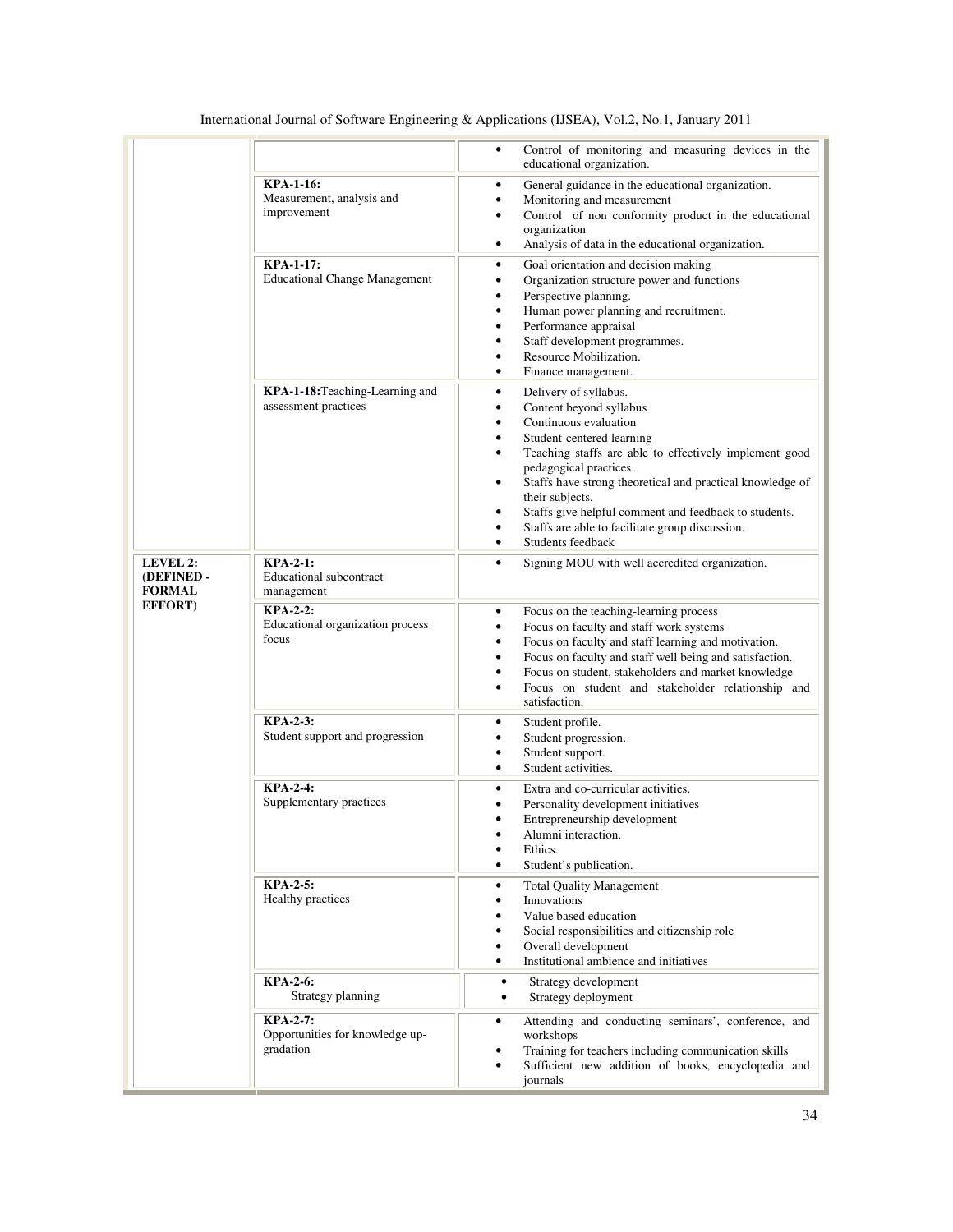| International Journal of Software Engineering & Applications (IJSEA), Vol.2, No.1, January 2011 |  |  |
|-------------------------------------------------------------------------------------------------|--|--|
|-------------------------------------------------------------------------------------------------|--|--|

|                              |                                                                           | Fast and reliability IT services<br>٠<br>Computational<br>facilities,<br>laboratory<br>modernized,<br>$\bullet$<br>software etc<br>Continuing education and outreach activities<br>$\bullet$                                                                                                                                                                                                                                                                                                                                                                                                                                                                                                                                                                                                                     |
|------------------------------|---------------------------------------------------------------------------|------------------------------------------------------------------------------------------------------------------------------------------------------------------------------------------------------------------------------------------------------------------------------------------------------------------------------------------------------------------------------------------------------------------------------------------------------------------------------------------------------------------------------------------------------------------------------------------------------------------------------------------------------------------------------------------------------------------------------------------------------------------------------------------------------------------|
|                              | <b>KPA-2-8:</b><br>Learning outcomes                                      | Training on state of the art technology<br>٠<br>Practical orientation in education<br>$\bullet$<br>Adaptability to model techniques<br>٠<br>Design of course structure based on job requirements<br>$\bullet$<br>Problems solving skills<br>٠<br>Sense of social obligation<br>$\bullet$                                                                                                                                                                                                                                                                                                                                                                                                                                                                                                                         |
|                              | <b>KPA-2-9:</b><br><b>Technical Competencies</b>                          | Apply mathematics, science and engineering knowledge<br>$\bullet$<br>in modeling and analyzing engineering problems.<br>Use software simulation tools to analyze engineering<br>$\bullet$<br>problems and develop solutions to the problems.<br>Use test and measurement equipment to design, conduct<br>٠<br>experiments and analyze experimental data.<br>Use given specifications for designing an engineering<br>٠<br>system.<br>Design alternative systems based on criteria provided.<br>$\bullet$                                                                                                                                                                                                                                                                                                         |
|                              | <b>KPA-2-10:</b><br>Technology driven teaching aids                       | Modern visual instruments like OHP's, LCD's, Videos,<br>$\bullet$<br>Films etc in the classrooms<br>Prototype, physical models, simulations and animated<br>٠<br>models etc.<br>Virtual classroom facilities<br>$\bullet$                                                                                                                                                                                                                                                                                                                                                                                                                                                                                                                                                                                        |
|                              | <b>KPA-2-11:</b><br>Generic Competencies                                  | Learn about professional engineering ethics.<br>٠<br>Integrate and apply technical advice to technical<br>٠<br>problems.<br>Understand the impact of engineering on local and global<br>$\bullet$<br>business and economics.<br>Able to undertake problem identification, formulation<br>$\bullet$<br>and develop solution to problem.<br>Understand the needs of the engineering industry and<br>$\bullet$<br>community as a whole.<br>Able to demonstrate quality-assurance criteria in relation<br>$\bullet$<br>to engineering practice.<br>Demonstrate continuous learning to overcome the<br>$\bullet$<br>obsolescence of changing technologies.<br>Have developed lifelong learning skills.<br>$\bullet$<br>Aware of the impact of global environmental changes on<br>٠<br>the development of engineering. |
| <b>LEVEL 3:</b><br>(REFINED) | <b>KPA-3-1:</b><br>Teaching - Learning and<br>Evaluation.                 | Admission process.<br>٠<br>Catering to diverse needs<br>٠<br>Teaching-learning process<br>٠<br>Teacher quality<br>$\bullet$<br>Evaluation of teaching<br>$\bullet$<br>Evaluation of learning<br>$\bullet$<br><b>Evaluation reforms</b><br>$\bullet$                                                                                                                                                                                                                                                                                                                                                                                                                                                                                                                                                              |
|                              | <b>KPA-3-2:</b><br>Research, Consultancy and<br>Extension                 | Promotion of research<br>$\bullet$<br>Consultancy<br>$\bullet$<br>Extension activities / Continuing education.<br>٠<br>Participation in extension<br>$\bullet$<br>Linkages (MOU's etc)<br>$\bullet$<br>Budget for in-house (R & D activities)/<br>$\bullet$<br>Sponsored research projects<br>$\bullet$<br>Publications / Patent etc<br>$\bullet$                                                                                                                                                                                                                                                                                                                                                                                                                                                                |
|                              | <b>KPA-3-3:</b><br>Redefining educational quality in<br>terms of outcomes | In calculating a value system in student<br>$\bullet$<br>Fostering global competencies among students<br>٠<br>Quest for excellence<br>$\bullet$<br>Empowerment of team like working environment<br>$\bullet$                                                                                                                                                                                                                                                                                                                                                                                                                                                                                                                                                                                                     |
|                              | <b>KPA-3-4:</b>                                                           | Curriculum aspects.<br>$\bullet$                                                                                                                                                                                                                                                                                                                                                                                                                                                                                                                                                                                                                                                                                                                                                                                 |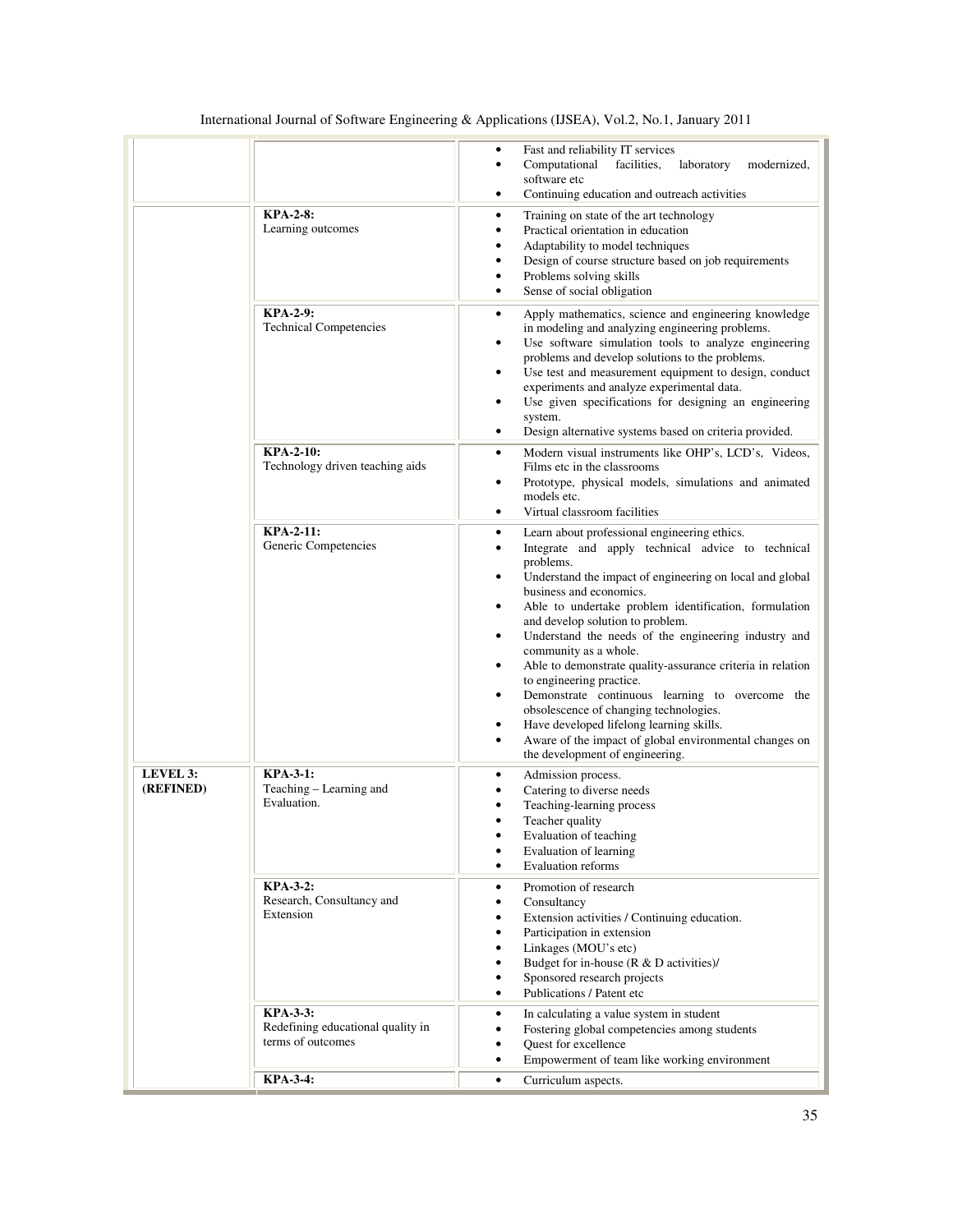|                                                                                    | <b>Internal Quality Assurance Cell</b><br>(IQAC)<br><b>KPA-3-5:</b><br>Process management | Teaching, learning and evaluation.<br>٠<br>Research, consultancy and extension<br>Infrastructure and learning resources<br>٠<br>Student support and progression<br>٠<br>Organization and management<br>$\bullet$<br>Organization and management<br>٠<br>Learning - centered process<br>$\bullet$<br>Support processes and organization.<br>٠ |
|------------------------------------------------------------------------------------|-------------------------------------------------------------------------------------------|----------------------------------------------------------------------------------------------------------------------------------------------------------------------------------------------------------------------------------------------------------------------------------------------------------------------------------------------|
|                                                                                    | <b>KPA-3-6:</b><br>personality development                                                | Encouragement for sport games and cultural activities.<br>٠<br>Enhancement of knowledge<br>٠<br>Adherence to schedule<br>Extra academic activities<br>$\bullet$<br>Recognition of the student<br>٠                                                                                                                                           |
|                                                                                    | <b>KPA-3-7:</b><br>Academics                                                              | Adequacy of subject teachers<br>٠<br>Available regularly for student's consultation.<br>٠<br>Close supervision of students work<br>٠<br>Expertise in subjects and well organized lectures<br>٠<br>Good communication skills of academic staff.<br>٠                                                                                          |
|                                                                                    | <b>KPA-3-8:</b><br>Industry Institute Interface                                           | Industrial visits and training for students and faculties<br>٠<br>Industrial consultancy and collaborative project work<br>٠<br>Technology development and transfer<br>٠                                                                                                                                                                     |
|                                                                                    | KPA-3-9: Responsiveness                                                                   | Prompt service of service departments<br>٠<br>Courteousness and willing to help<br>٠<br>Cleanliness, orderliness, systematic and methodical<br>٠<br>Transparency of official procedures, norms and rules<br>Adequate facilities infrastructure to render service<br>٠                                                                        |
| <b>LEVEL 4:</b><br><b>(OUANTIFIABL</b><br><b>MATURED</b><br>Е-<br><b>PROCESS</b> ) | <b>KPA-4-1:</b><br>Organizational performance results                                     | Student learning results<br>٠<br>Student and stakeholders focused results<br>٠<br>Budgetary, financial and market focus<br>٠<br>Faculty and staff results.<br>٠<br>Organization effectiveness results<br>٠<br>Leadership and social responsibility result.<br>٠                                                                              |
|                                                                                    | <b>KPA-4-2:</b><br>Quantitative and qualitative focus<br>on teaching and learning         | Constantly updating teaching and learning process with<br>$\bullet$<br>current needs and technology.<br>Bridging the gap between curriculum content and<br>٠<br>teaching and learning process<br>Avoid proactive and reactive risk affecting the quality of<br>٠<br>education                                                                |
|                                                                                    | <b>KPA-4-3:</b><br>Measurement Analysis and<br>knowledge mgt.                             | Measurement, analysis and review of organizational<br>٠<br>performance<br>Information and knowledge management<br>٠                                                                                                                                                                                                                          |
|                                                                                    | <b>KPA-4-4:</b><br>Maturity and stability of the<br>institution                           | Curriculum content<br>٠<br>Record for employment of graduation<br>Feedback mechanism.<br>٠<br>Student performance and progression<br>Continuously validating the organization performance<br>٠                                                                                                                                               |
|                                                                                    | <b>KPA-4-5:</b><br><b>Educational Quality Assurance</b>                                   | Use of statistical process control for educational system<br>٠<br>External accreditation<br>Delegated involvement (foreigners)<br>Audit of quality system<br>٠<br>Cause and effect analysis<br>٠<br>Peer review of educational quality process<br>٠<br>Technology driven teaching aids<br>٠<br>Continuous validating the system.<br>٠        |
|                                                                                    | <b>KPA-4-6:</b> Continuous Evaluation<br>System                                           | Performance monitoring through class tests, quizzes,<br>٠<br>assignments, mini-projects, examinations etc<br>Provision of time slots in academic, curricula for<br>counseling, advising and discussions                                                                                                                                      |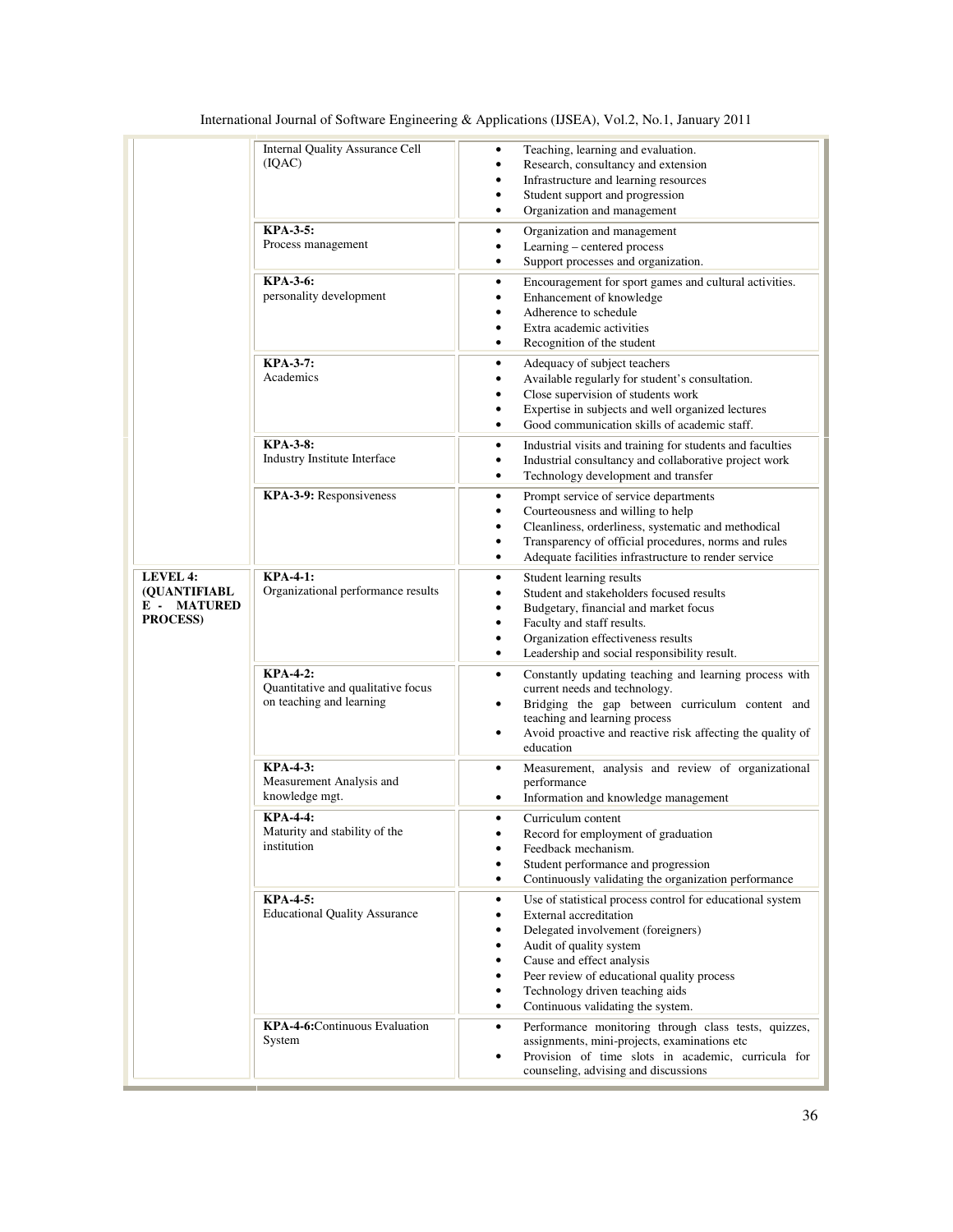| Timely evaluation of students work in a fair and |
|--------------------------------------------------|
| transparent manner                               |
| Development of study materials and hand outs.    |

# **4. EDUCATIONAL CAPABILITY ASSESSMENT**

Education Capability Assessment can be carried out by preparing a checklist consisting of Key process areas and Key practices. As illustrated in Figure 2, conducting an appraisal focuses on:

- Collecting and recording data with respect to educational practices and implementation in the form of notes.
- Consolidating data into a manageable set of observations, determining their validity as findings, and their coverage of the assessment scope.
- Using those findings to produce ratings of the appraised entity's educational process with respect to the  $E^2$ - CMM.

 The assessment conduct phase results in a set of appraisal outputs which include both findings and ratings.



Figure 2: Appraisal process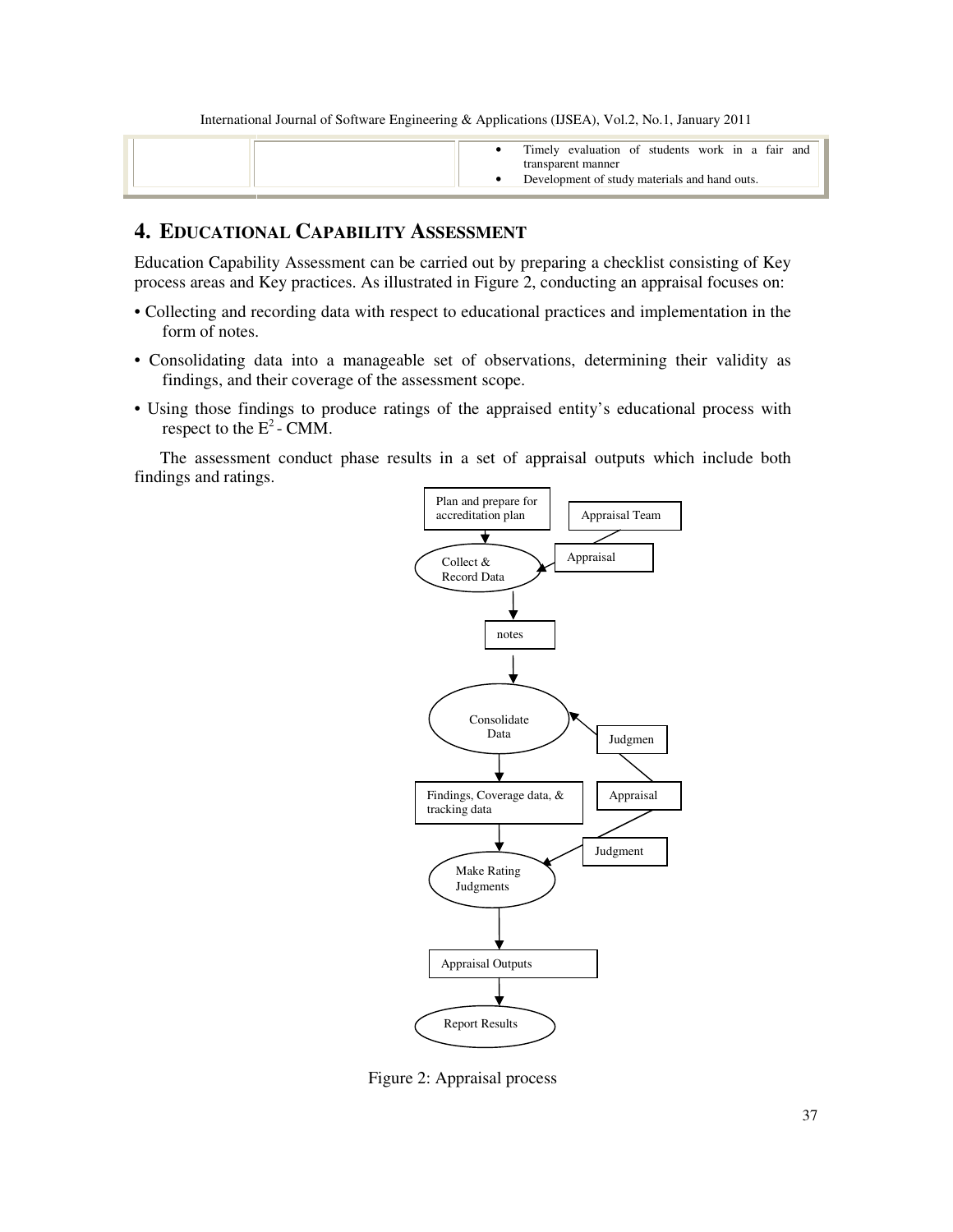International Journal of Software Engineering & Applications (IJSEA), Vol.2, No.1, January 2011



Figure: 3 – Consolidate Data

As illustrated in Fig-3, consolidating data of educational process includes:

- Transforming notes from data collection sessions of education process into a set of observations and categorizing them relative to the  $E^2$ -CMM.
- Determining that these observations are valid findings.
- Determining the extent to which the findings provide adequate coverage of the scope of the appraisal and adjusting data collection plans accordingly.
- Maintaining traceability among observations, findings, and ultimately ratings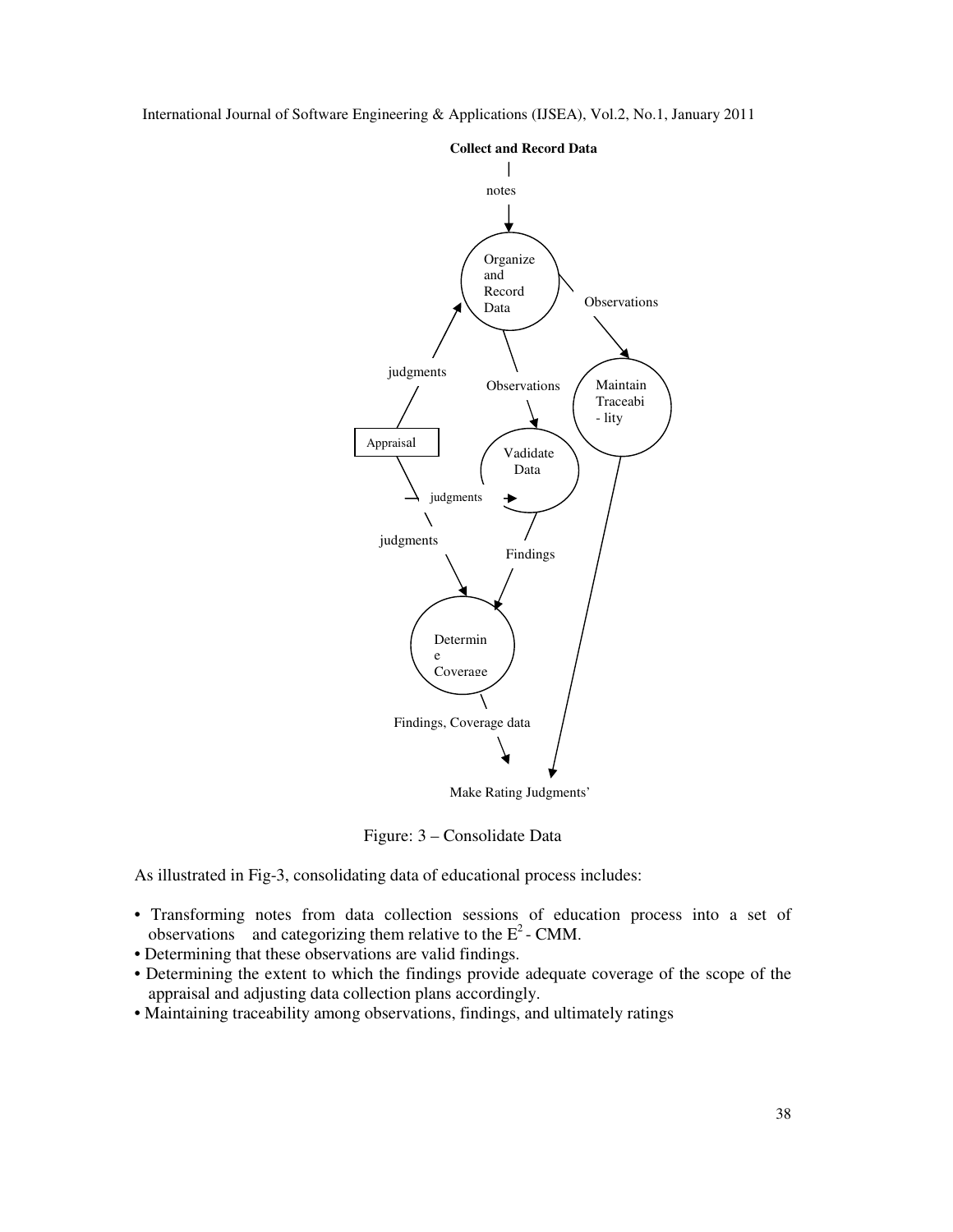#### **Generally significant data will take one of the following forms**:

- Evidence of implementation of  $E^2$  CMM key practices.
- Evidence of alternative practices which meet  $E^2$  CMM KPA.
- Evidence of education process strengths unrelated to the  $E^2$  CMM.
- Evidence of absence of  $E^2$  CMM key practices.

# **4.1 Rating Scale**

The rating of  $E^2$ - CMM consists of maturity level rating scale which is of a five integral levels  $(1 - 5)$  as described in the  $E^2$  – CMM framework. The appraisal method shall define a rating process using the following rating values:

• A KPA is satisfied if this aspect of the  $E^2$ -CMM is implemented and institutionalized either as defined in the  $E^2$  – CMM, or with an adequate alternative.

• A KPA is unsatisfied if there are significant weaknesses in the appraised entity's implementation or institutionalization of this aspect of the  $E<sup>2</sup>$  - CMM, as defined, and no adequate alternative is in place.

• A KPA or goal is not applicable if the KPA is not applicable in the organization's environment.

• A KPA or goal is not rated if the associated appraisal findings do not meet coverage criteria or if this aspect of the CMM falls outside the scope of the appraisal.

# **4.2 When Ratings Can Be Performed**

Appraisal method shall define a rating process which specifies that:

• An appraisal team can rate a KPA when valid observations related to the Key practices are met.

• An appraisal team can rate a KPA when it has rated each of the associated Key practices.

• An appraisal team can determine a maturity level rating once it has rated all of the KPA's within that level and each level below.

Rating Sequence: Ratings are determined in a hierarchical fashion as illustrated by the rating sequence in fig. The rating of any given CMM component is dependent on ratings of the more detailed CMM components, if any. In particular:

• Maturity level ratings depend exclusively on KPA ratings. For example, rating of maturity level 3 requires that all KPA's within levels 2 and 3 be satisfied or not applicable.

• KPA ratings depend on the ratings of the goals. An appraisal team cannot rate a KPA satisfied if any goals are unsatisfied. As illustrated in Figure: 4, ratings are determined in a hierarchical fashion.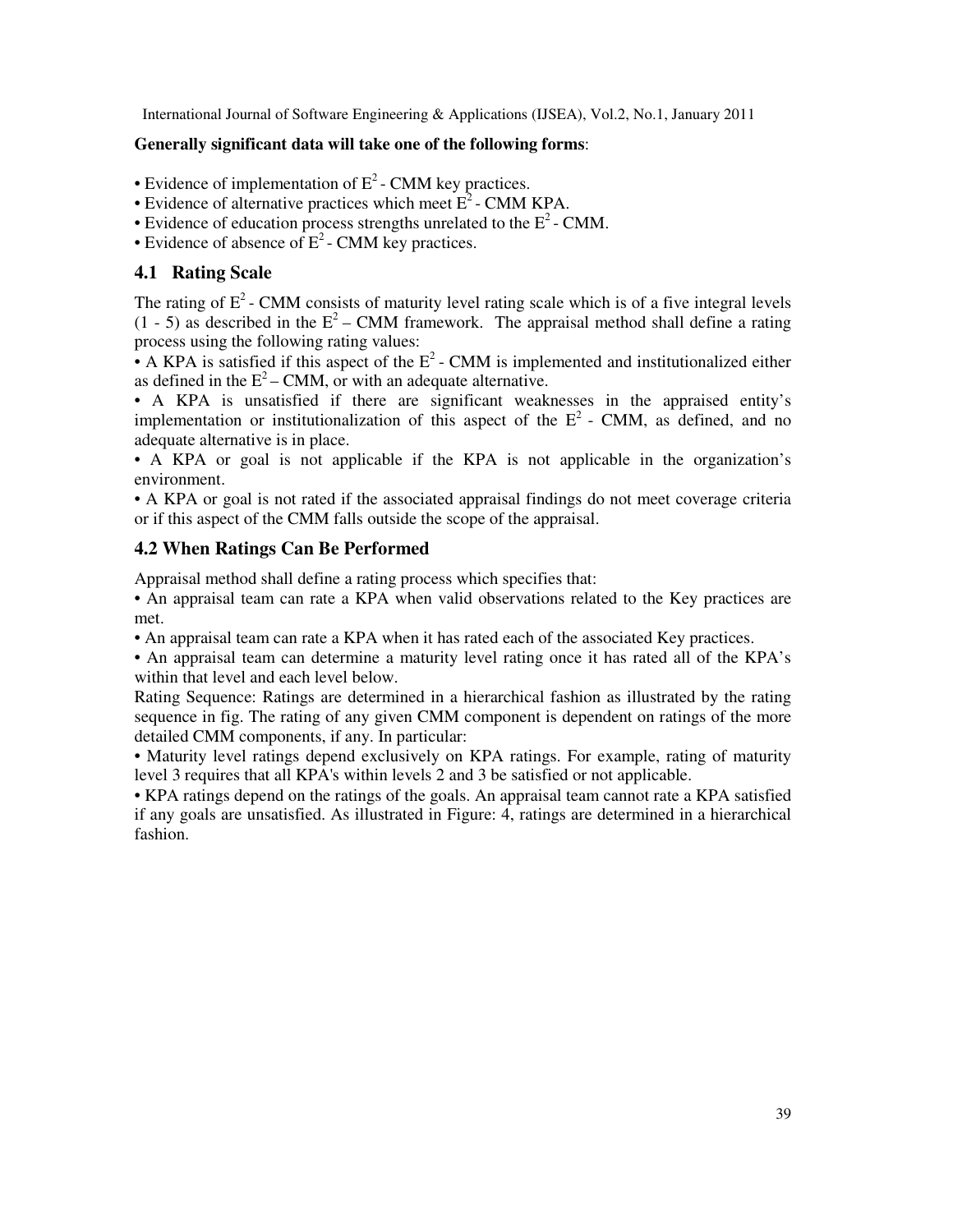

Figure 4. Rating Sequence

#### **4.3 Rating Methodology**

#### **a. Judge Satisfaction of KPA's**

The appraisal method shall define a rating process which specifies that each KPA is rated in accordance with the following rules:

• Rate the KPA "satisfied" if all of the Key practices are rated "satisfied."

• Rate the KPA "unsatisfied" if any Key practices are rated as "unsatisfied."

• Rate the KPA "not applicable" if the Key practices is not applicable in the organization's environment.

• Rate the KPA "not rated" if any of the Key practices are rated "not rated" or if the KPA falls outside the scope of the appraisal.

# **b. Determine Maturity Level**

The appraisal method shall define a rating process which specifies that maturity level, if determined, is determined in accordance with the following rules:

• A maturity level is satisfied if all KPA's within that level and each lower level are satisfied or not applicable.

# **5. RELATED WORK.**

 As there are different meaning and interpretations of quality, there are different models of quality assurance as well. Across the world, institutions follow different models of quality assurance; particularly country specific and institution specific models. These models are mostly process oriented and emphasize on the development of a quality assurance system. There are five popular models of quality assurance: Baldrige Criteria, ISO 9000-2000, CMM,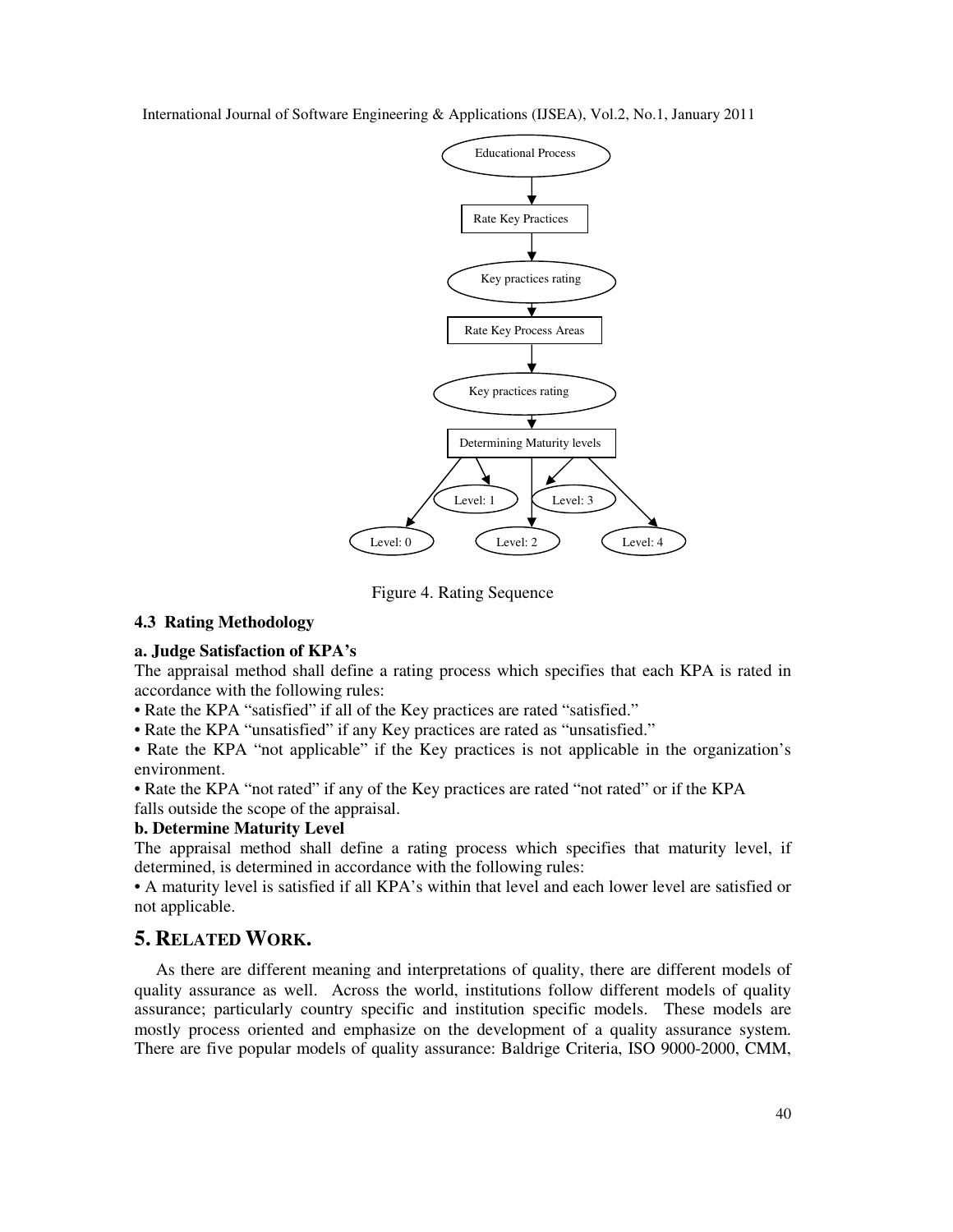Six Sigma and total quality management. In addition to these models, there are other accreditation models like ABET, NBA, NAAC, AB of ICAR and DEC.

# **6. FUTURE WORK AND CONCLUSION**

This paper presents a new  $E^2$  – CMM framework that can be used for assessing the maturity level of an educational organization. This model can be further tuned and optimized. Instead of applying ISO, this model can be used in assessing the standard and quality of educational system. Further, this model can be implemented using Formal or Ontology technique. Finally the metrics parameter and methodology of  $E^2$  - CMM can be formulated using statistical approach, fuzzy logic or neural networks.

In this paper, we have proposed a Capability Maturity Model for Engineering Education, which helps in improving the practices of key educational processes and contribute to enhance the overall quality education. The five levels of maturity provides a finer grained measure of comparison that the binary accreditation designation  $(0 - not{ accre-dited} )$ , thus facilitating the process of articulation between institutions at the same level and giving an encouraging assessment of institutions, instead of an all-or-nothing accreditation decision, the programs starts at level 0. Managing quality in higher education institution is not similar to business and industry. Thus in this model, emphasize is based on 'management for quality' rather than 'management of quantity'. This  $E^2$  – CMM model can be used for continuously evaluating the education process which serves as the mantra for effective accreditation of higher education system. Finally, it is concluded that quality assurance is not the destination, but a journey to continuously improve the higher education system

#### **7. REFERENCES**

- [1] M.Avdjieva. and M.Wilson, "Exploring the Development of Quality in Higher Education", Managing Service Quality, 2 (6), pp. 372-383, 2002.
- [2] Barnard. J. "Using total quality principles in business courses: The effect on student evaluations. Business Communication Quarterly", 62(2), 61–73, 1999
- [3] C.Bill, H.William & M.Sally, "Overview of the People Capability Maturity Model (P-CMM)", Carnegie Mellon University, Software Engineering Institute, www.sei.cmu.edu/publications/ documents/95/reports/95.mm.001html.
- [4].N.Charlotte, "A Maturity Model: Does it Provides a Path for Online Course Design?" The Journal of Interactive Online Learning, 3(1), Summer, 2004.
- [5] Carnegie Mellon University, Software Engineering Institute, "The Capability Maturity Model: Guidelines for Improving the Software Process", Reading, MA: Addison-Wesley.
- [6] Y.C.Cheng & W.M.Tam. "Multi-models of quality in education", Quality Assurance in Education, 5(1), 22–31, 2003.
- [7] J.Cullen, J.Joyce, T. Hassall, and M.Broadbent, 'Quality in higher education: from monitoring to management', Quality Assurance in Education, Vol. 11, No. 1, pp.5–14, 2002
- [8] Garretson J.A. 'The meaning of quality: expectations of students in pursuit of an MBA', Journal of Education for Business, September, 2004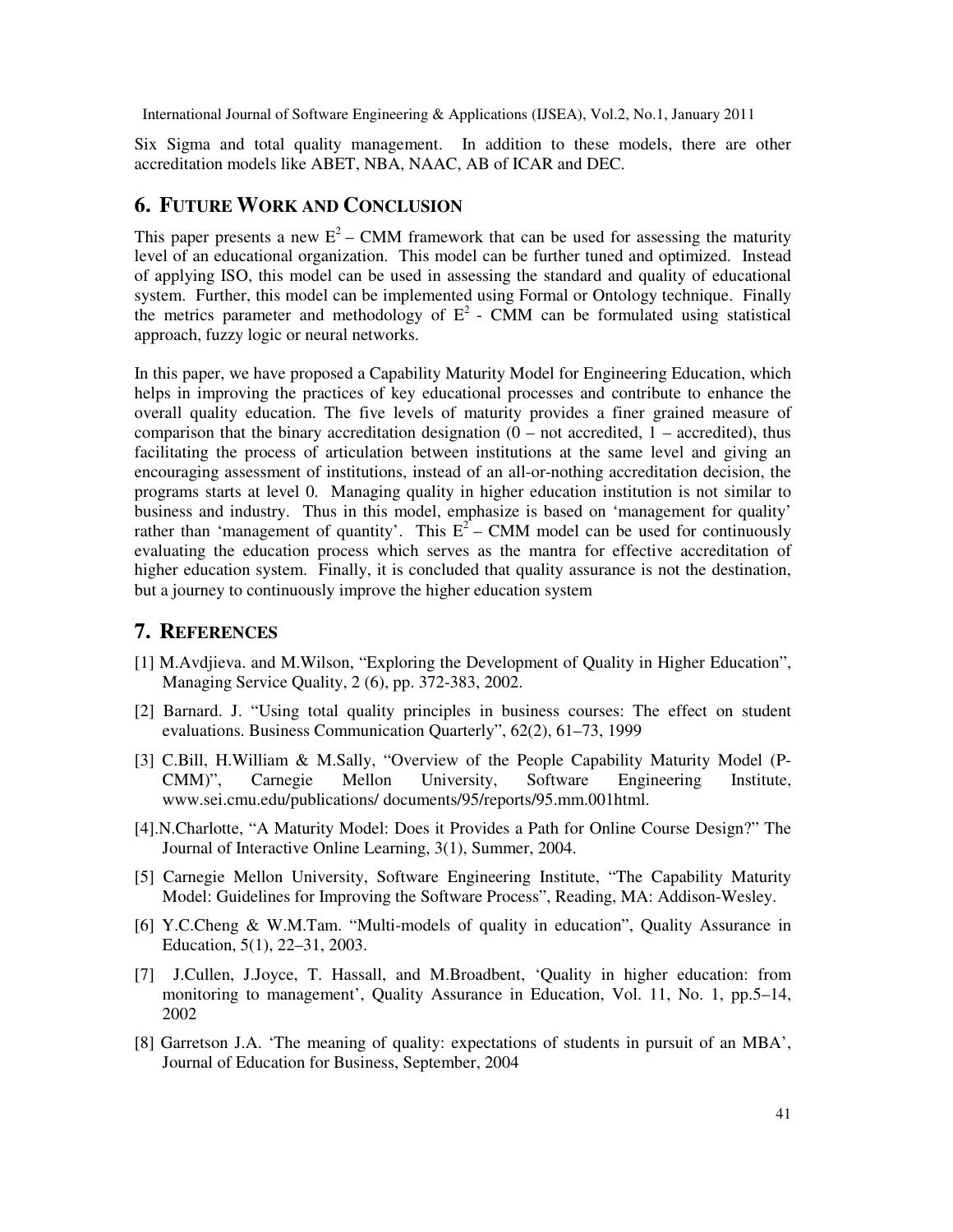- [9] International Organization for Standardization, ISO, http://www/iso/en/ iso 9000-4000 understand/basics/ general / basica 4.html.
- [10]International Organization for standardization, ISO/IWA 2: Quality management system-Guidelines for the application of ISO9001-2000 in education, www.iso.org/iso/en/comcentre/pressreleases/archieves/2004.
- [11] James Collofello, "Applying lessons learned form software process assessment to ABET Accreditation", 34<sup>th</sup> ASEE/IEEE frontiers in Education Conference.
- [12] P.Jalote, "CMM in Practice: Process for Executing Software Projects Infosys (The SEI Series in Software Engineering)", Addison -Wesley, 1999
- [13] G.K.Kanji, A.Thambi. and W.Wallace, W. 'A comparative study of quality practice in higher education institutions in US and Malaysia", Total Quality Management, Vol. 10, No. 3, pp.357–371, 1999
- [14]J.V.Koch & J.L.Fisher. "Higher education and total quality management. Total Quality Management", 9(8), 659–668, 1998
- [15]M.Maria and P.Larrondo, "Towards an Engineering Education Capability Maturity Model", Proceedings of the American Society for Engineering Education Annual Conference and Exposition, 2004.
- [16] C.H.Madu, C.H.Kuei and D.Winokur. 'TQM in the university: a quality code of honor", Total Quality Management, Vol. 5, Nos. 5–6, pp.375–390. 1994
- [17]B.Mutafelija and H.Stromberg, "Mappings of ISO 9001:2000 and CMMI version1.1, http://www.sei.cmu.edu/ cmmi/ adaption, July 2003.
- [18]B.Nina and B.Maureen, "Analyzing Quality Audit in Higher Education", Brooks e-Journal of Learning and Technology, Volume1, Issue2, 2002.
- [19]A.Parasuraman, V.A.Zeithaml and Berry, L. "Alternative scale for measuring service quality: a comparative assessment based on psychometric and diagnostic criteria", Journal of Retailing, Vol. 70, No. 3, pp.201–230, 1994
- [20] M.C.Paulk, C.V.Weber and B.Curtis, "The Capability Maturity Model for Software", Addison-Wesley, 1995.
- [21]M.S.Owlia and E.M.Aspinwall. "Quality in higher education a survey', Total Quality Management", April, Vol. 7, No. 2, 1996.
- [22]Umesh Harigopal and Anthony Satyadas, "Cognizant Enterprise Maturity Model", IEEE transaction on System, man and cybernetics, vol. 31, No.4, pp. 449-459, November 2001
- [23] Van den Berghe, W. "Application of ISO 9000 standards to education and training, Vocational Training". European Journal, No. 15, Sept-Dec, 20-28, Available at http://www.ilo.org/public/english/ region/ ampro/cinterfor/temas/calidad/doc/wouter1.pdf 2005/11/30)